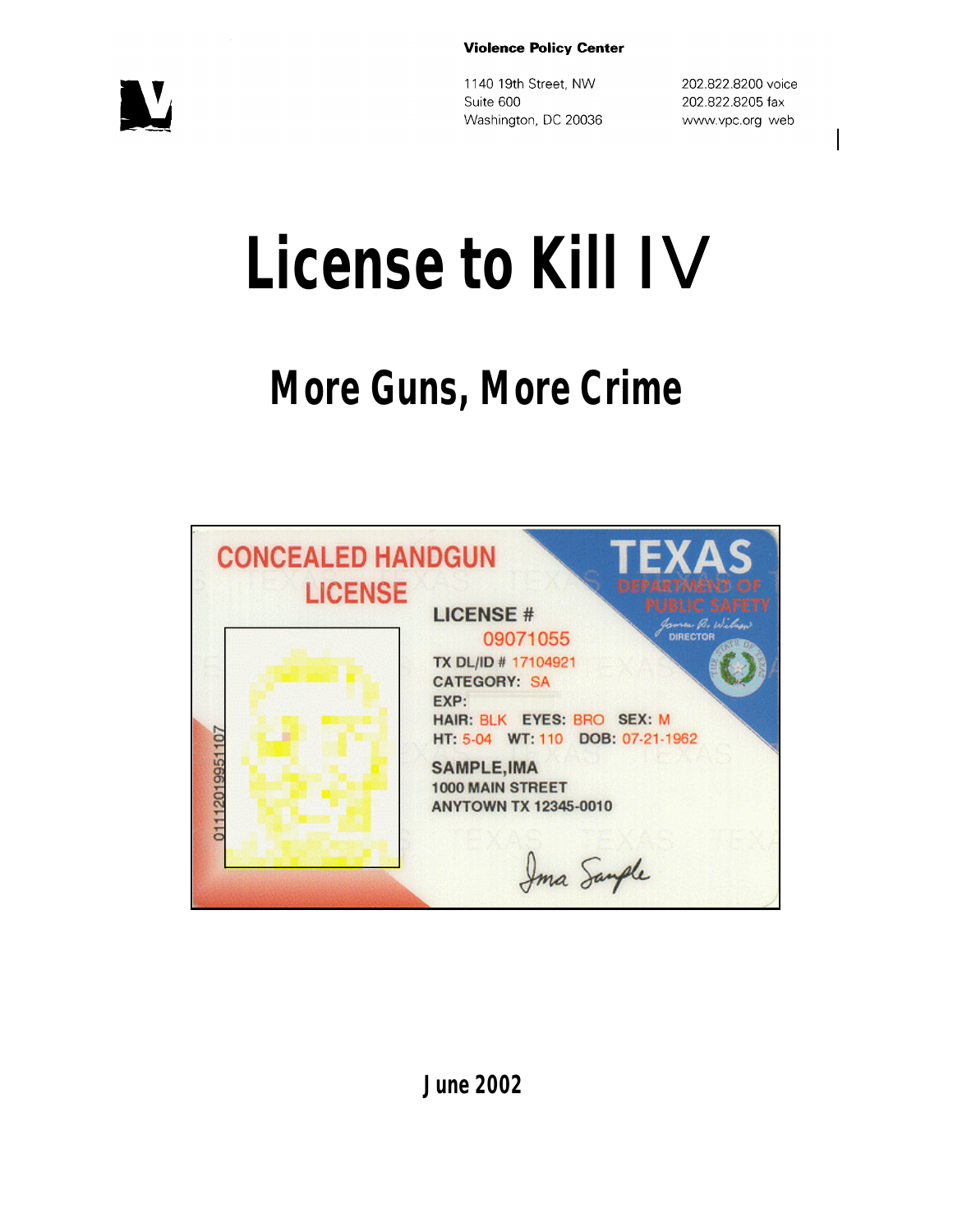**The Violence Policy Center** is a national non-profit educational organization that conducts research and public education on firearms violence and provides information and analysis to policymakers, journalists, grassroots advocates, and the general public. The Center examines the role of firearms in America, analyzes trends and patterns in firearms violence, and works to develop policies to reduce gun-related death and injury.

This report was authored by VPC Health Policy Analyst Karen Brock, MPH, and VPC Policy Analyst Marty Langley. Research assistance was provided by VPC Staff Assistant Meghan Scott.

This report was funded with the support of The David Bohnett Foundation, The George Gund Foundation, The Joyce Foundation, and The John D. and Catherine T. MacArthur Foundation. Past studies released by the Violence Policy Center include:

- *American Roulette: The Untold Story of Murder-Suicide in the United States* (April 2002)
- *The U.S. Gun Industry and Others Unknown—Evidence Debunking the Gun Industry's Claim that Osama Bin Laden Got His 50 Caliber Sniper Rifles from the U.S. Afghan-Aid Program* (February 2002)
- *John Ashcroft: Year One* (January 2002)
- *"A .22 for Christmas"—How the Gun Industry Designs and Markets Firearms for Children and Youth* (December 2001)
- *Kids in the Line of Fire: Children, Handguns, and Homicide* (November 2001)
- *Firearms Training for Jihad in America* (November 2001)
- *Unintended Consequences: Pro-Handgun Experts Prove That Handguns Are a Dangerous Choice For Self-Defense* (November 2001)
- *When Men Murder Women: An Analysis of 1999 Homicide Data* (October 2001)
- *Voting from the Rooftops: How the Gun Industry Armed Osama bin Laden, Other Foreign and Domestic Terrorists, and Common Criminals with 50 Caliber Sniper Rifles* (October 2001)
- *Shot Full of Holes: Deconstructing John Ashcroft's Second Amendment* (July 2001)
- *Hispanics and Firearms Violence* (May 2001)
- *Poisonous Pastime: The Health Risks of Target Ranges and Lead to Children, Families, and the Environment* (May 2001)
- *Where'd They Get Their Guns?—An Analysis of the Firearms Used in High-Profile Shootings, 1963 to 2001* (April 2001)
- *Every Handgun Is Aimed at You: The Case for Banning Handguns* (March 2001)
- *License to Kill III: The Texas Concealed Handgun Law's Legacy of Crime and Violence* (August 2000)
- *Where Did You Get That Statistic?*—*A Bibliography and Resource Guide For Advocates Working To Reduce Gun Death and Injury* (January 2000)
- *Cashing in on the New Millennium: How the Firearms Industry Exploits Y2K Fears to Sell More Guns* (December 1999)
- *Making a Killing: The Business of Guns in America* (January 1999)
- *Joe Camel with Feathers: How the NRA with Gun and Tobacco Industry Dollars Uses Its Eddie Eagle Program to Market Guns to Kids* (November 1997)
- *Cease Fire: A Comprehensive Strategy to Reduce Firearms Violence* (Revised, October 1997)

Violence Policy Center 1140 19th Street, NW Suite 600 Washington, DC 20036

202-822-8200 phone 202-822-8205 fax www.vpc.org web

 $^{\circ}$ June 2002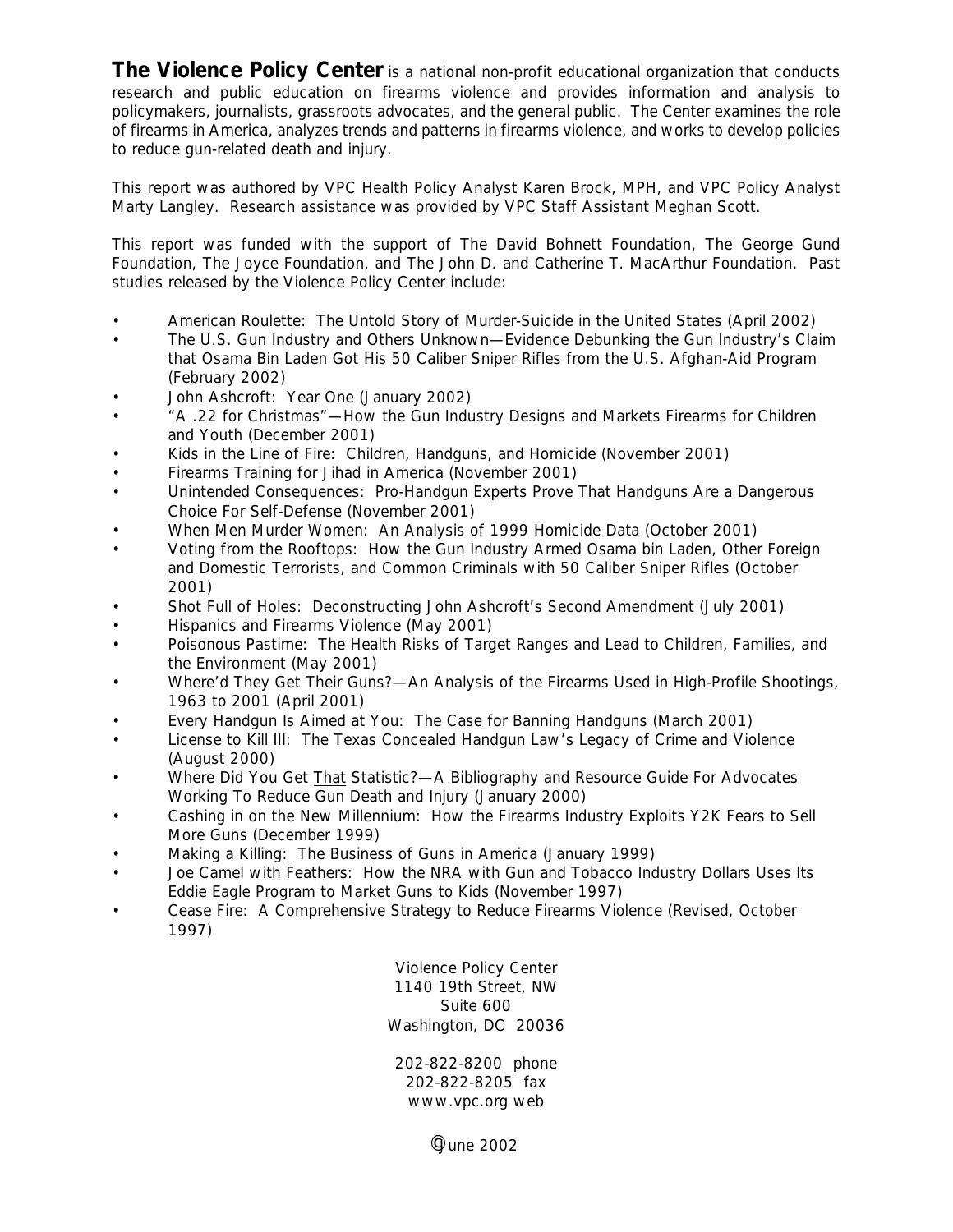### **Introduction**

In 1995 the Texas legislature passed a "shall issue" concealed handgun law—creating a non-discretionary system under which state authorities *must* provide a concealed handgun license to any applicant who meets specific, objective criteria. Licenses issued under the new law became effective in January 1996.

To receive the standard four-year license, applicants must submit an application—with proficiency certificate, fingerprints, photographs, proof of age and residency, and a \$140 fee—to the Texas Department of Public Safety (DPS). An additional fee is required for the mandatory 10 hours of firearms proficiency training. The DPS then has 60 days in which to conduct a background check on the applicant. At the end of the 60 days, the agency must either grant or deny the license. (The law stipulates, however, that the DPS may suspend the 60-day "mandatory issuance" period for up to 180 days if an additional background investigation is warranted.)

Unlike "shall issue" laws passed by other states, the Texas law is unique in that it requires law enforcement agencies to report certain incidents involving license holders to the Department of Public Safety. Under the law, such reports are required to be made only when a violation regarding illegal carrying or discharge of a firearm has occurred and only when the license holder has been arrested. In practice, a majority of arrests appear to be reported by law enforcement agencies to the licensing authority. Information about these incidents is limited however, because of broad confidentiality provisions contained in the law.<sup>1</sup>

As of September 1, 2001, public information about the arrests of Texas concealed handgun license holders became more limited than ever when a new state law took effect that redefined the record-keeping rules of the Texas Department of

<sup>1</sup> The Texas law's broad confidentiality provision severely limits the Department of Public Safety's ability to disclose virtually any information about concealed handgun license holders to the public. The law stipulates that the department may only identify whether an individual currently possesses a license. No information is provided about prior criminal histories, reasons for denial, suspension, or revocation—including crimes committed after licensure. The department does provide a list of arrest incidents involving license holders, but the only identifiers provided by the department are each licensee's date of birth, sex, race, zip code of residence, incident date, arrest text description, and whether the incident involved family violence. The department may not disclose the name of the arrested licensee. Occasionally, news articles covering high-profile incidents will note whether the suspect has a concealed handgun license, but otherwise the public is not alerted to alleged crimes involving license holders. The law's confidentiality provision—which in effect makes concealed handgun license holders a protected, privileged class—makes it extremely difficult to identify flaws in the law and the threat posed by license holders.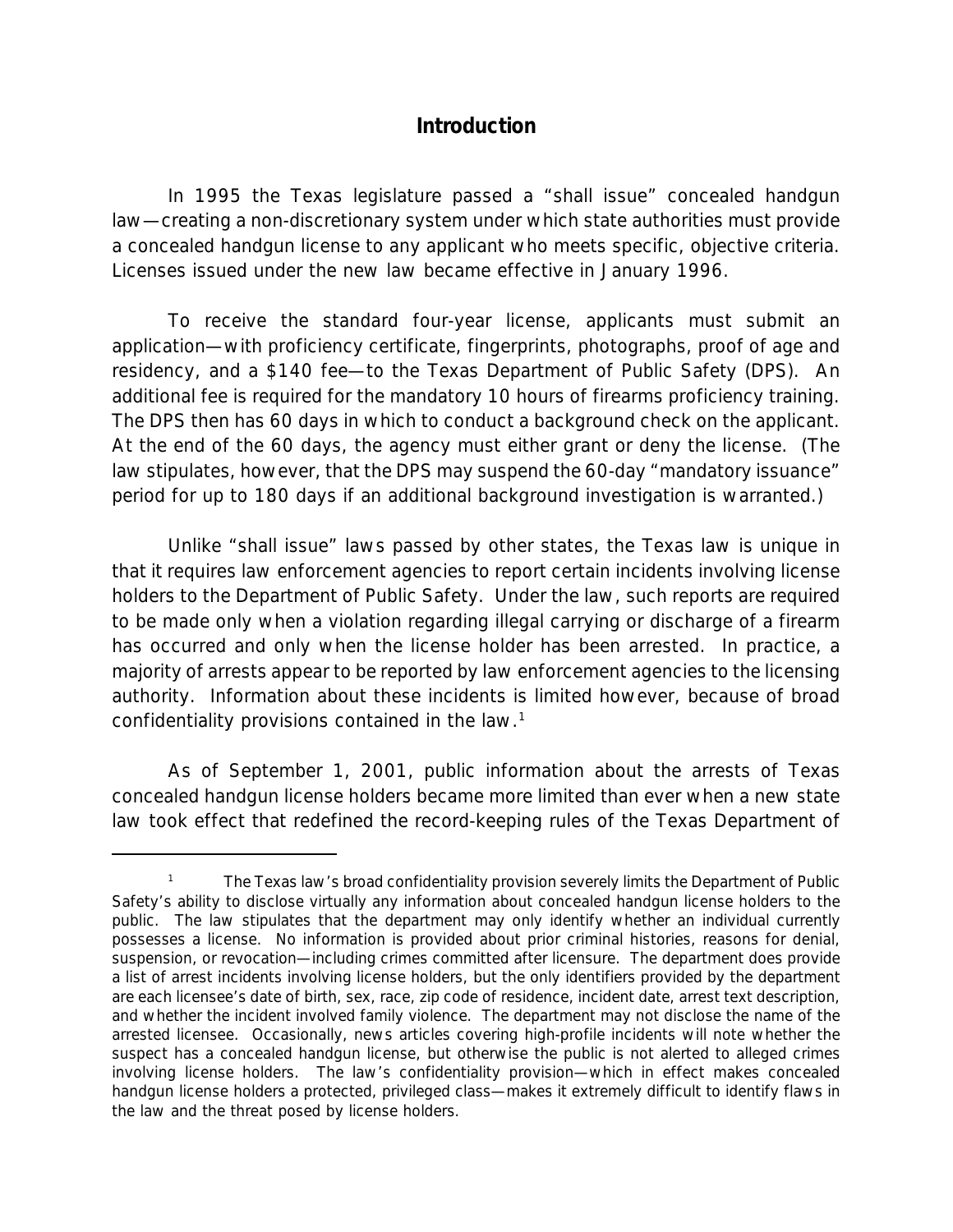Public Safety. This new law authorized the DPS to "maintain statistics related to responses by law enforcement agencies on its website only in incidents in which persons licensed to carry concealed handguns are convicted of certain serious offenses."<sup>2</sup>

Despite reporting obstacles and limitations, research conducted by the Violence Policy Center (VPC) reveals that many Texas license holders have been arrested for a wide range of crimes. Arrest data is regularly accepted as a valid measure of crime, reflecting law enforcement response to criminal activity. For example, arrest counts are used as a valid and reliable measure of law enforcement response to crime by the Federal Bureau of Investigation's (FBI) Uniform Crime Reporting Program. Regardless of whether or not an arrest involving a concealed handgun license holder results in a dismissal or conviction in court, each arrest reflects time and resources spent by law enforcement. In addition, arrest data for the general population of Texas aged 21 years and older is also made available by the Department of Public Safety, allowing for comparison of weapon-related arrests of concealed handgun license holders to the general population of Texas aged 21 years and older.

According to the Texas Department of Public Safety,<sup>3</sup> Texas concealed handgun license holders<sup>4</sup> were arrested for a total of 5,314 crimes from January 1, 1996, to August 31, 2001. Crimes for which license holders were arrested include: murder/attempted murder (including attempted murder of police officer), kidnapping, rape/sexual assault, assault, weapon-related offenses, drug-related offenses, burglary, and theft. Non-arrest information, which includes delinquent child support, protective orders, non-payment of taxes, medical/mental diagnoses, and suicide, was available for the VPC's first three *License to Kill* studies. However, non-arrest information for this current time period was not available from Texas DPS in a timely or complete manner, and is not included in this edition.

 $\overline{2}$ "HBA-JEK H.B. 2784 77(R) BILL ANALYSIS," Office of House Bill Analysis (Texas Legislature Online), downloaded April 5, 2002, from www.capitol.state.tx.us/capitol.html; INTERNET. Original in files of Violence Policy Center.

<sup>&</sup>lt;sup>3</sup> The Department of Public Safety (DPS) is responsible for administering and reviewing concealed handgun license applications, providing statistical data on concealed handgun license holders, and directing the application and training process for the certified handgun instructors.

As of December 3, 2001, there were 218,661 individuals with active concealed handgun licenses—1.6 percent of the state's 2000 adult population aged 21 and older (13,586,575 according to the U.S. Census Bureau in 2000, the most recent year available).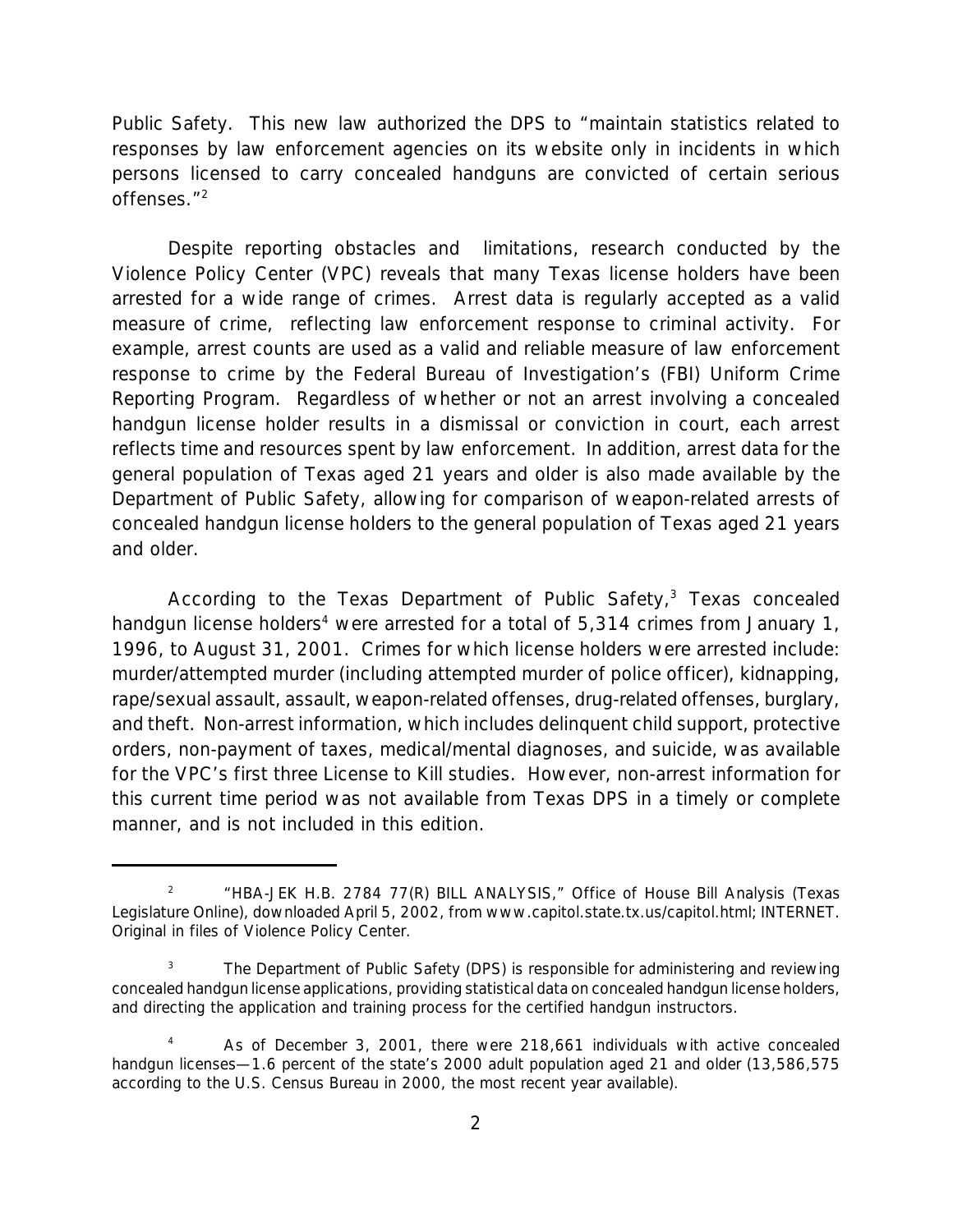This study is the fourth version of *License to Kill.* In January 1998 the Violence Policy Center released its first study: *License to Kill: Arrests Involving Texas Concealed Handgun License Holders*. That study analyzed the DPS's concealed handgun license holder arrest data between January 1, 1996, and October 9, 1997, and found that concealed handgun license holders had been arrested for 946 crimes subsequent to licensure. In March 1999, a follow-up study, *License to Kill, and Kidnap, and Rape, and Drive Drunk...* analyzed arrest data between January 1, 1996, and December 31, 1998, and found that concealed handgun license holders had been arrested for more than 1,000 new crimes, for a total of 2,080 arrests. In August 2000, *License to Kill III: The Texas Concealed Handgun Law's Legacy of Crime and Violence* analyzed the data between January 1, 1996, and April 30, 2000, and found that Texas concealed handgun license holders had been arrested for nearly 1,300 additional crimes, for a total of 3,370 arrests. This edition is an update of the August 2000 report.

Supporters of "shall issue" concealed carry laws maintain that only "lawabiding citizens" apply for and receive concealed handgun licenses. At an April 18, 1996, press conference in Dallas, then-National Rifle Association (NRA) chief lobbyist Tanya Metaksa asserted, "As we get more information about right-to-carry, our point is made again and again....People who get permits in states which have fair right-tocarry laws are law-abiding, upstanding community leaders who merely seek to exercise their right to self-defense." Clearly this is not the case. As shown in news articles and in the VPC's *License to Kill* studies, concealed handgun license holders are arrested for a multitude of offenses, including violent crimes such as murder, kidnapping, and sexual assault. Most concealed carry states keep information on the crimes committed by their concealed carry license holders hidden. This does not mean that crimes do not occur. As illustrated by the few states that have "shall issue" concealed carry and have had their concealed carry programs (however briefly) examined, concealed carry license holders are not the "upstanding community leaders" that pro-gun advocates promised. Allowing the public access to the information necessary to evaluate a concealed carry program is the minimum that a state should do when overseeing a program that involves the use of lethal force.

The NRA has made repeated statements to the press that its current Congressional agenda includes a national concealed carry law similar to the one in Texas. As conservative activist, NRA Board member, and NRA Life Member Grover Norquist explained in *Rolling Stone* magazine last year: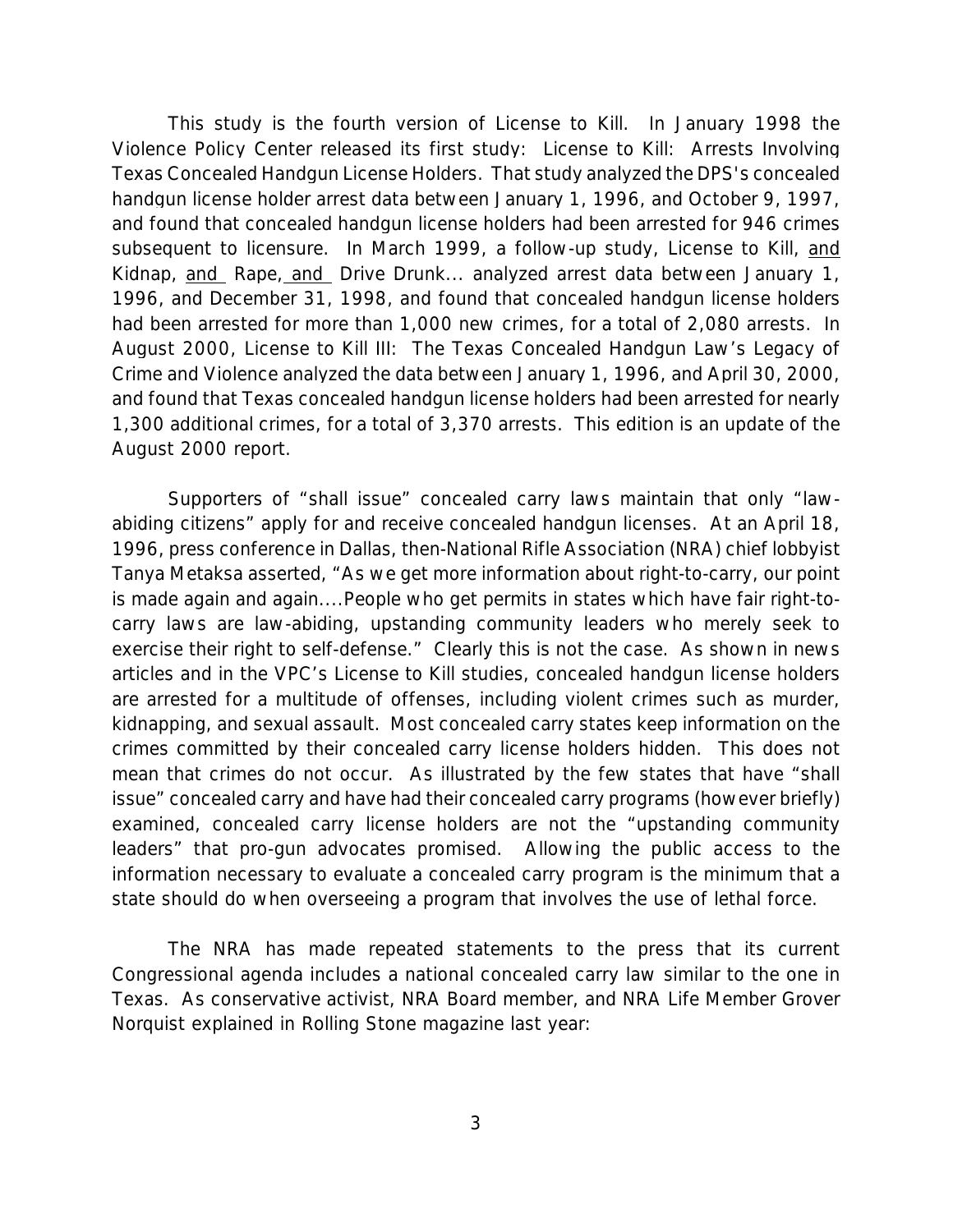Over the next five to ten years, gun activists will press for a federal law allowing people to carry concealed weapons across state lines. Already, several dozen states have enacted concealed carry laws, but a nationwide law would be something else. 'If we get that, we've won,' says Norquist. 'It's over.'<sup>5</sup>

More recently, at its annual meeting in April 2002, the NRA claimed that its efforts to expand concealed carry laws across the United States are on target. In a speech to members, NRA Executive Vice President Wayne LaPierre promised to capitalize on "increased momentum since Sept. 11"<sup>6</sup> for such laws.

Currently, there are 33 "shall issue" states and 11 "may issue" states.<sup>7</sup> Additionally, there are six states which have no, or very limited, concealed carry: Illinois, Kansas, Missouri, Nebraska, Ohio, and Wisconsin. In recent years, the Midwest states have been a battleground for the concealed carry issue. In a decisive defeat of NRA money, Missouri voters rejected concealed carry in a statewide referendum in 1998.

This study<sup>8</sup> details 5,314 arrests of these "law-abiding" concealed handgun license holders subsequent to licensure, as reported to the Texas DPS. Incidents involving concealed handgun license holders include: 41 arrests for murder or attempted murder, 14 arrests for kidnapping/false imprisonment, 79 arrests for rape/sexual assault, 279 arrests for alleged assault/aggravated assault with a deadly weapon, 1,315 arrests for driving while intoxicated, 60 arrests for indecency with children, 404 drug-related arrests, 134 individual arrests for sexual misconduct, 19 arrests for impersonating a police officer or public servant, and eight arrests for arson.

6 Steven Friess, "NRA counts on 9/11 momentum at convention,"*USA Today*, April 25, 2002.

7 The "may issue" states are California, Colorado, Delaware, Hawaii, Iowa, Maryland, Massachusetts, Minnesota, New Jersey, New York, and Rhode Island.

8 In November 2001, the Violence Policy Center acquired a list of arrest incidents involving Texas concealed handgun license holders from the DPS. These records list incidents from January 1, 1996, to August 31, 2001.

<sup>5</sup> Robert Dreyfuss, "Bush's Concealed Weapon," *Rolling Stone*, March 29, 2001, p. 36.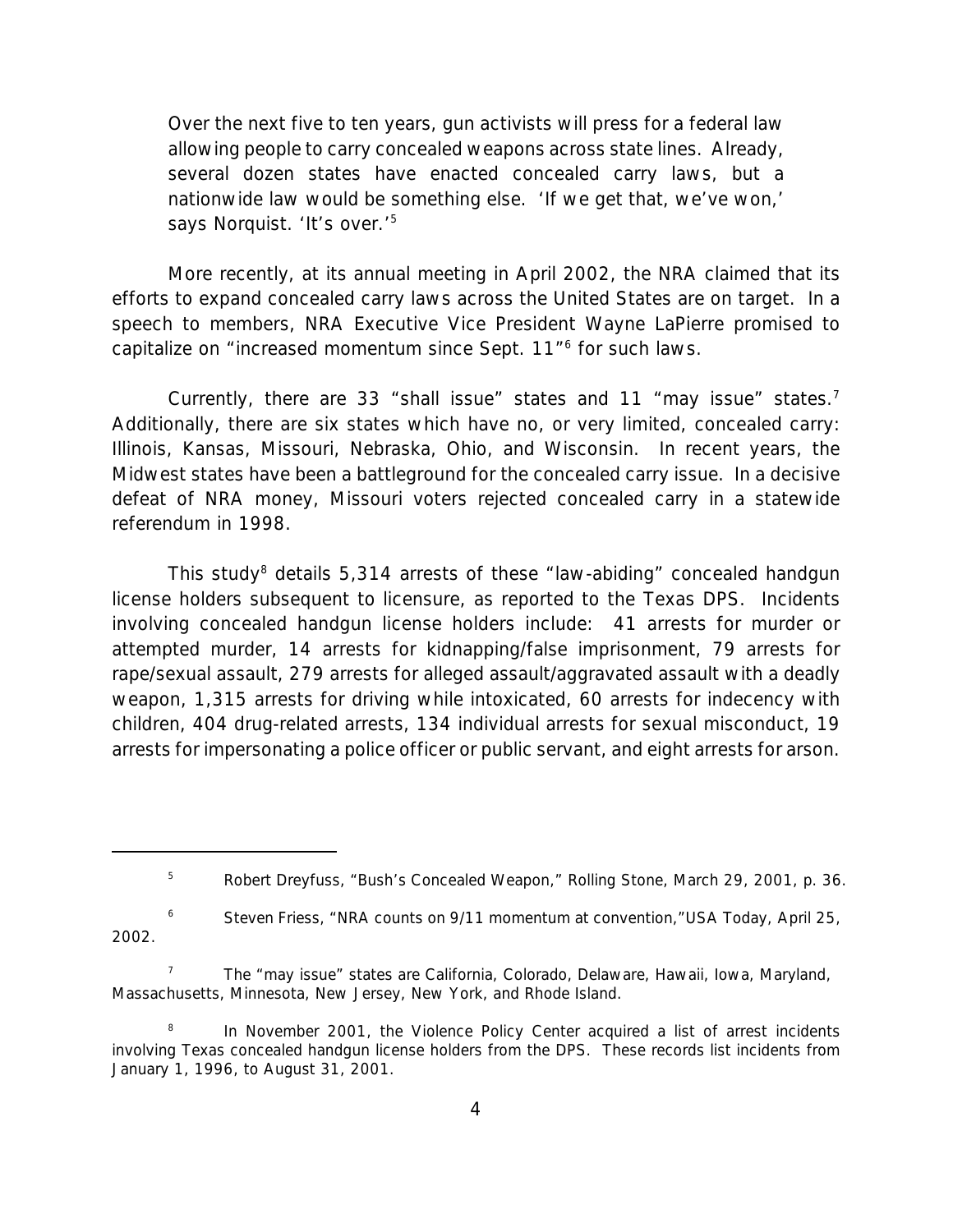VPC analysis of the DPS information reveals that—

- o Texas concealed handgun license holders have been arrested for *two and one-half crimes a day* since the law went into effect.
- o Texas concealed handgun license holders have been arrested for *more than two serious violent crimes per month* since the law went into effect, including: murder/attempted murder, manslaughter/negligent homicide, kidnapping,<sup>9</sup> rape, and sexual assault.
- o Texas concealed handgun license holders have been arrested for *more than two crimes against children per month* since the law went into effect, including: sexual assault/aggravated sexual assault on a child, injury to a child, indecency with a child, abandon/endanger a child, solicitation of a minor, and possession or promotion of child pornography.
- o Texas concealed handgun license holders have been arrested for *more than four drunk driving offenses per week* since the law went into effect.
- o Family violence was identified in *one in 23 incidents* involving concealed handgun license holders.<sup>10</sup>
- o Texas concealed handgun license holders have been arrested for *more than one weapon-related offense every other day* since the law went into effect.
- o From 1996 to 2000, Texas concealed handgun license holders were arrested for weapon-related offenses<sup>11</sup> at a rate 81 percent higher than *that of the general population of Texas, aged 21 and older.* These weapon-related offenses include arrests for 279 assaults or aggravated

<sup>9</sup> Includes two arrests for false imprisonment, two arrests for harboring a runaway child, and one arrest for unlawful restraint.

<sup>&</sup>lt;sup>10</sup> There were 1,099 arrest incidents involving concealed handgun license holders in which DPS could not identify whether or not family violence occurred.

<sup>&</sup>lt;sup>11</sup> Arrest data does not specifically separate gun-related arrests from weapon-related arrests. Thus, this category includes crimes with ALL types of weapons, not just firearms.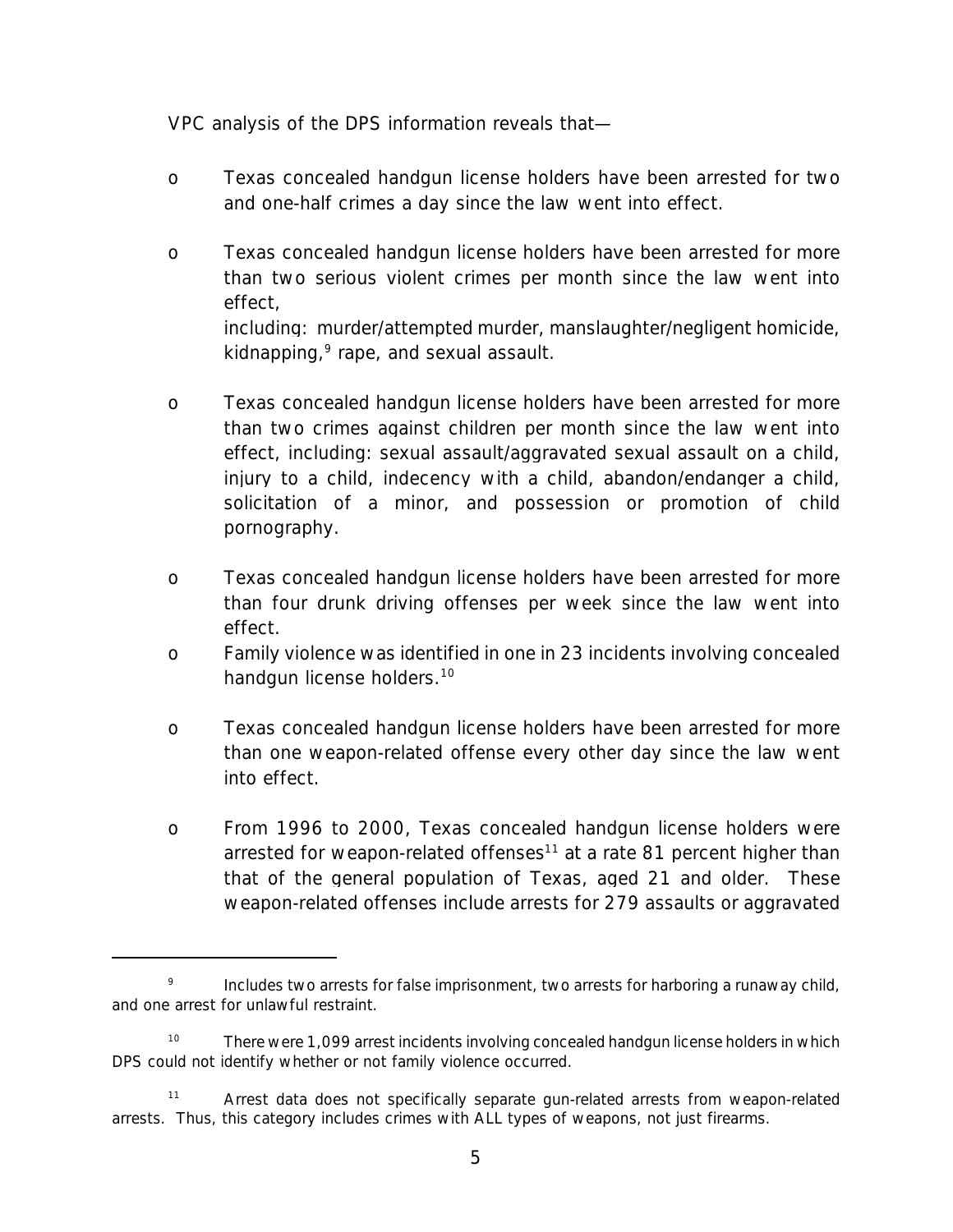assaults with a deadly weapon, 671 unlawfully carrying a weapon, and 172 deadly conduct/discharge firearm.<sup>12</sup>

This report consists of three sections—

- o *Section One: Arrests of Concealed Handgun License Holders in Texas* lists all arrests of concealed handgun license holders from January 1, 1996, to August 31, 2001.
- o *Section Two: Details of Specific Arrest Incidents Involving Concealed Handgun License Holders* offers detailed information gathered through Violence Policy Center research on 11 arrests of concealed handgun license holders—10 for murder or attempted murder and one for aggravated kidnapping. For the entire study period, there were 41 arrests for murder or attempted murder, but these 10 are the only ones for which the VPC could find definitive information after extensive research. Of these 41 arrests, there was no final data on 13 (32 percent) of them.
- o *Section Three: Conclusion* offers a brief summary of the study's findings and policy recommendations for states that have passed or are considering "shall issue" concealed carry laws.

<sup>&</sup>lt;sup>12</sup> From 1996 to 2000 (the latest year for which DPS UCR data is available), according to the DPS' Crime Records/Crime Information Bureau/UCR, 38,830 persons aged 21 and older were arrested for weapon-related offenses (illegal carrying, possession, etc.) in Texas. According to the U.S. Census, in 2000 there were an estimated 13,586,575 adults aged 21 and older in Texas. The weaponrelated arrest rate among all Texans aged 21 and older from 1996 to 2000 was 285.8 per 100,000. Arrest records from the DPS list 1,131 weapon-related arrests among concealed handgun license holders from 1996 to 2000. The weapon-related arrest rate among Texas concealed handgun license holders from 1996 to 2000 was 417.2 per 100,000.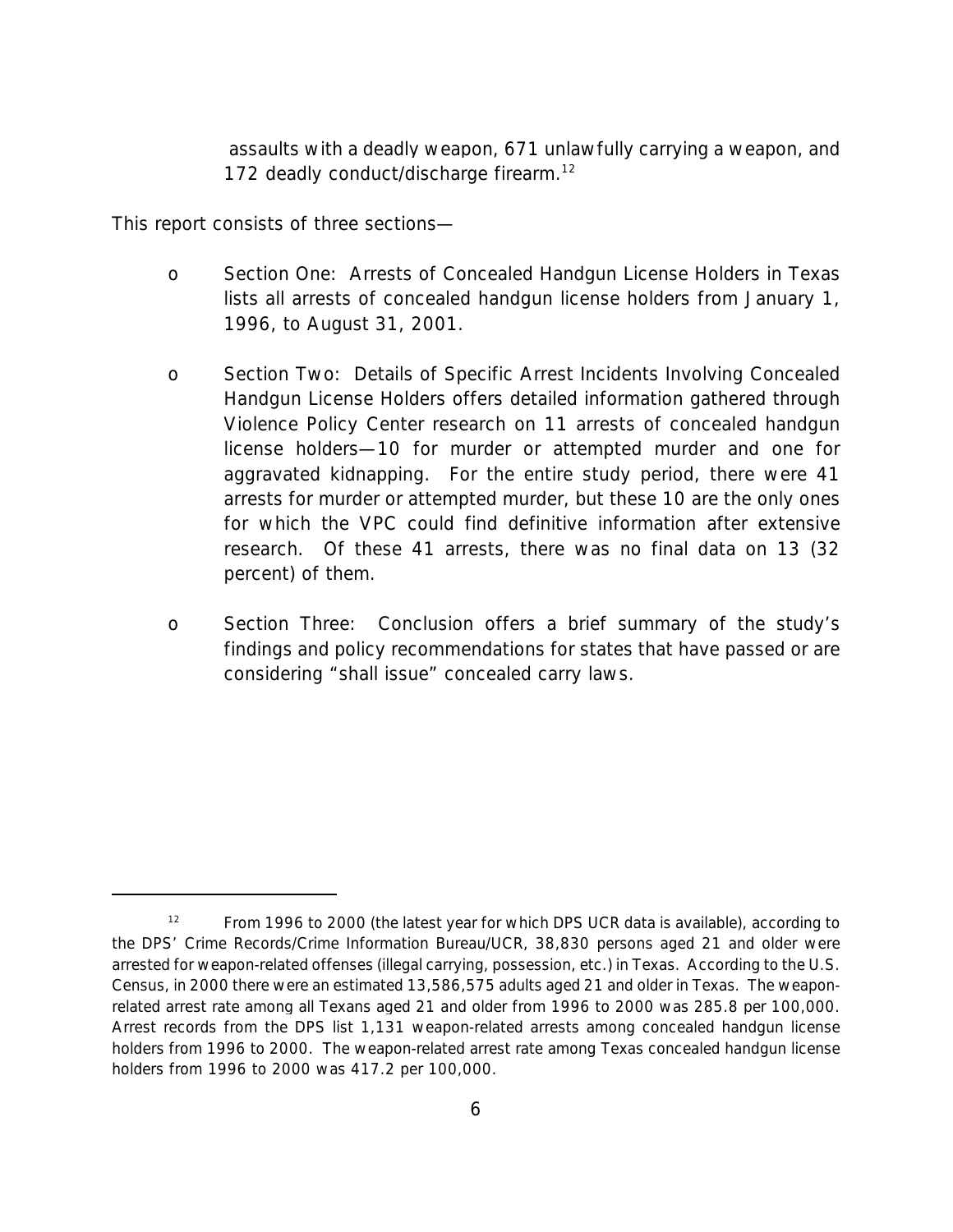# **Section One: Arrests of Concealed Handgun License Holders in Texas January 1, 1996, to August 31, 2001**

| Charge                                                                                                                                                                                                                                                                                                                                                                                                                                                                                                                        | <b>Number of Arrests</b>                                                    |
|-------------------------------------------------------------------------------------------------------------------------------------------------------------------------------------------------------------------------------------------------------------------------------------------------------------------------------------------------------------------------------------------------------------------------------------------------------------------------------------------------------------------------------|-----------------------------------------------------------------------------|
| Murder/Attempted Murder                                                                                                                                                                                                                                                                                                                                                                                                                                                                                                       | 41                                                                          |
| Kidnapping/False Imprisonment                                                                                                                                                                                                                                                                                                                                                                                                                                                                                                 | 14                                                                          |
| <b>Rape/Sexual Assault</b><br>Rape                                                                                                                                                                                                                                                                                                                                                                                                                                                                                            | 79<br>1                                                                     |
| Sexual Assault/Aggravated/Attempted<br>Sexual Assault/Aggravated on a Child<br>Sexual Assault on a Child                                                                                                                                                                                                                                                                                                                                                                                                                      | 28<br>39<br>11                                                              |
| Manslaughter/Negligent Homicide<br>Manslaughter<br>Intoxicated Manslaughter with a Vehicle<br>Criminal Negligent Homicide                                                                                                                                                                                                                                                                                                                                                                                                     | 6<br>2<br>3<br>1                                                            |
| <b>Assault</b><br>Assault/Aggravated Assault, Causing Bodily Injury or<br><b>Involving Family Violence</b>                                                                                                                                                                                                                                                                                                                                                                                                                    | 833<br>695                                                                  |
| Assault/Aggravated on a Public Servant<br>Intoxicated Assault w/Vehicle<br>Injury to a Child/Elder/Disabled Person<br><b>Terroristic Threat</b><br>Retaliation                                                                                                                                                                                                                                                                                                                                                                | 19<br>9<br>41<br>60<br>9                                                    |
| <b>Weapon-Related Offenses</b><br>Assault/Aggravated Assault w/Deadly Weapon<br>Unlawfully Carrying a Weapon<br>Deadly Conduct/Discharge Firearm<br>Discharge Firearm<br>Disorderly Conduct/Discharge or Display Firearm<br>Criminal Trespassing with Deadly Weapon<br><b>Weapons Law Violation</b><br>Disposing Firearm to Felon<br>Failure or Refusal to Display Handgun License<br>Theft of a Firearm<br>Unlawful Possession of Prohibited Weapon<br>Possession of Stolen Weapon<br>Making a Firearm Accessible to a Child | 1,272<br>279<br>671<br>172<br>19<br>31<br>3<br>4<br>62<br>8<br>20<br>1<br>1 |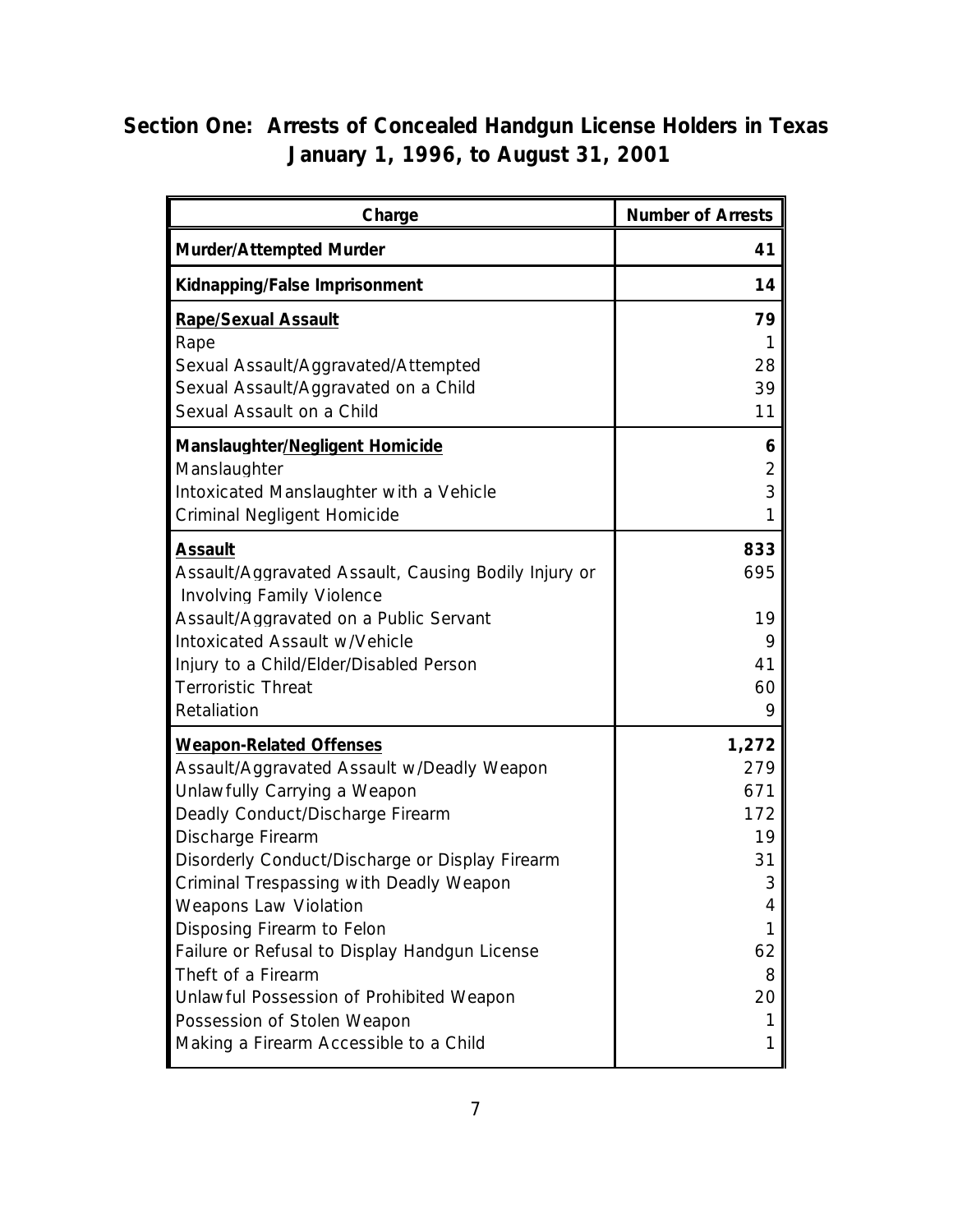| <b>Automobile-Related Offenses</b><br>Driving While Intoxicated<br>Driving While License Invalid/Suspended<br>Failure to Stop & Give Information/Render Aid<br>Failure to Give Notice for Striking Unattended<br>Vehicle/Highway Fixture/Landscaping                                                 | 1,427<br>1,315<br>56<br>17<br>6               |
|------------------------------------------------------------------------------------------------------------------------------------------------------------------------------------------------------------------------------------------------------------------------------------------------------|-----------------------------------------------|
| <b>Reckless Driving</b><br>Unauthorized Use of a Vehicle<br><b>Obstructing Highway Passage</b>                                                                                                                                                                                                       | 23<br>8<br>2                                  |
| <b>Arson/Aggravated Arson</b>                                                                                                                                                                                                                                                                        | 8                                             |
| Indecency with a Child/Expose/Sexual Contact                                                                                                                                                                                                                                                         | 60                                            |
| <b>Child Custody Offenses</b><br>Abandon/Endanger Child<br>Interfere with Custody                                                                                                                                                                                                                    | 9<br>8                                        |
| <b>Drug-Related Offense</b><br>Dangerous Drugs<br>Delivery of Marijuana<br>Manufacture/Deliver Controlled Substance<br>Possession of Marijuana<br>Possession of Controlled Substance<br>Possession of Drug Paraphernalia<br><b>Trafficking in Drugs</b><br><b>Violation of Controlled Substances</b> | 404<br>12<br>10<br>41<br>199<br>135<br>4<br>2 |
| <b>Impersonating a Police Officer/Public Servant</b>                                                                                                                                                                                                                                                 | 19                                            |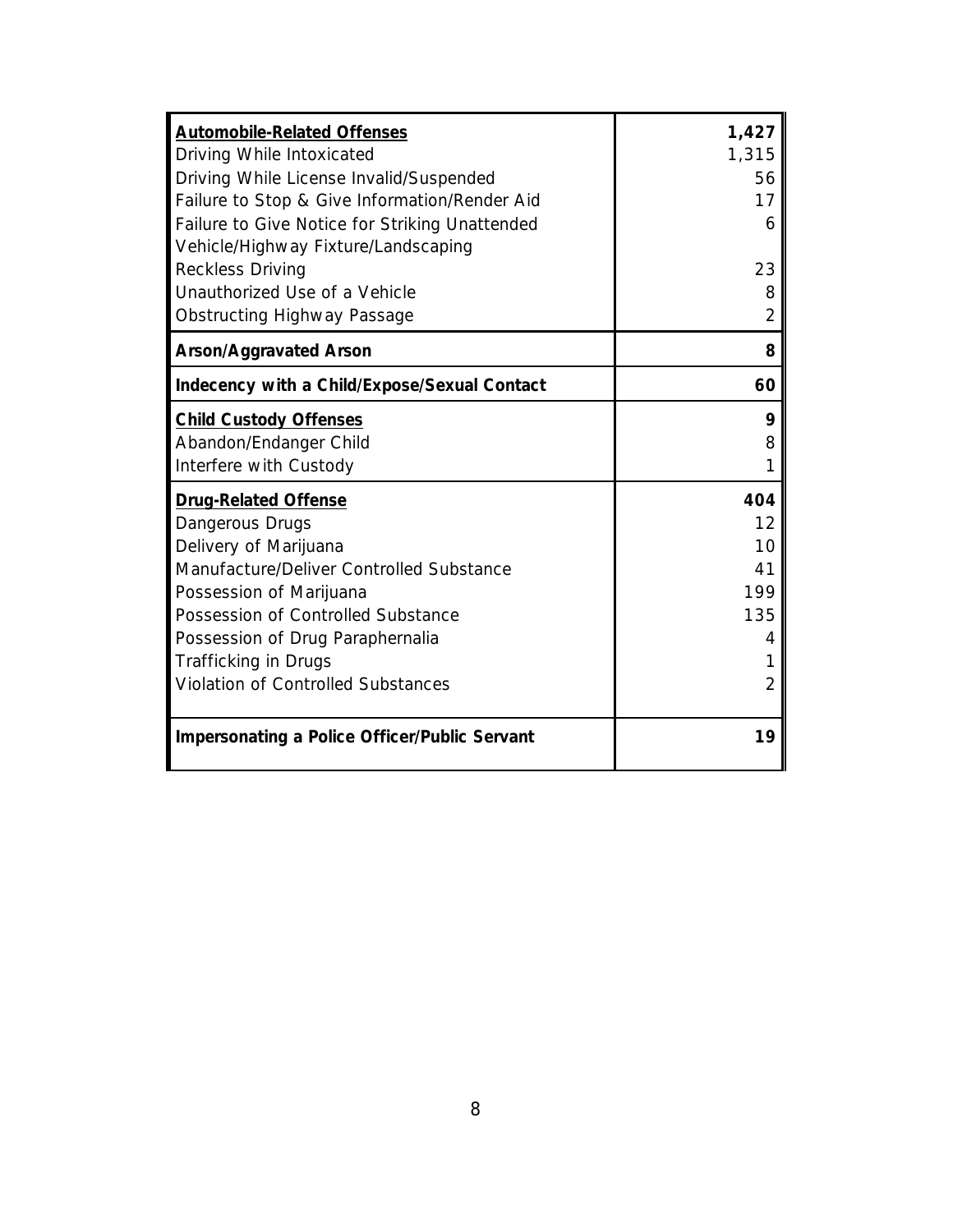| <b>Conduct-Related Offenses</b>                       | 143            |
|-------------------------------------------------------|----------------|
| <b>Aggravated Perjury</b>                             | $\overline{2}$ |
| Abuse of Official Capacity                            | 3              |
| Interfere with Duties of a Public Servant             | 15             |
| False Report to Police Officer                        | 10             |
| Contempt of Court                                     | 3              |
| <b>Cruelty to Animals</b>                             | 19             |
| Disorderly Conduct/Family Violence                    | 9              |
| Stalking                                              | 3              |
| Harassment                                            | 49             |
| Intimidation                                          | $\overline{2}$ |
| <b>Reckless Conduct</b>                               | $\overline{2}$ |
| Tampering w/Witness or Government Records             | 22             |
| <b>Official Oppression</b>                            | 3              |
| Improper Influence                                    | 1              |
| <b>Sexual Misconduct</b>                              | 134            |
| Prostitution                                          | 64             |
| Promotion of Prostitution                             | $\overline{2}$ |
| Indecent Exposure                                     | 36             |
| Lewd/Public Lewdness                                  | 20             |
| Solicitation of Minor                                 | 1              |
| <b>Illegally Operating Sexually-Oriented Business</b> | $\overline{2}$ |
| Possession or Promotion of Child Pornography          | 5              |
| Sex Offender Registration                             | 4              |
| Robbery/Burglary/Theft/Larceny                        | 332            |
| <b>Aggravated Robbery</b>                             | 7              |
| Robbery                                               | 3              |
| Burglary                                              | 25             |
| <b>Grand Larceny</b>                                  | 1              |
| Theft/Swindle                                         | 296            |
| <b>Organized Crime</b>                                | 21             |
| <b>Criminal Mischief</b>                              | 72             |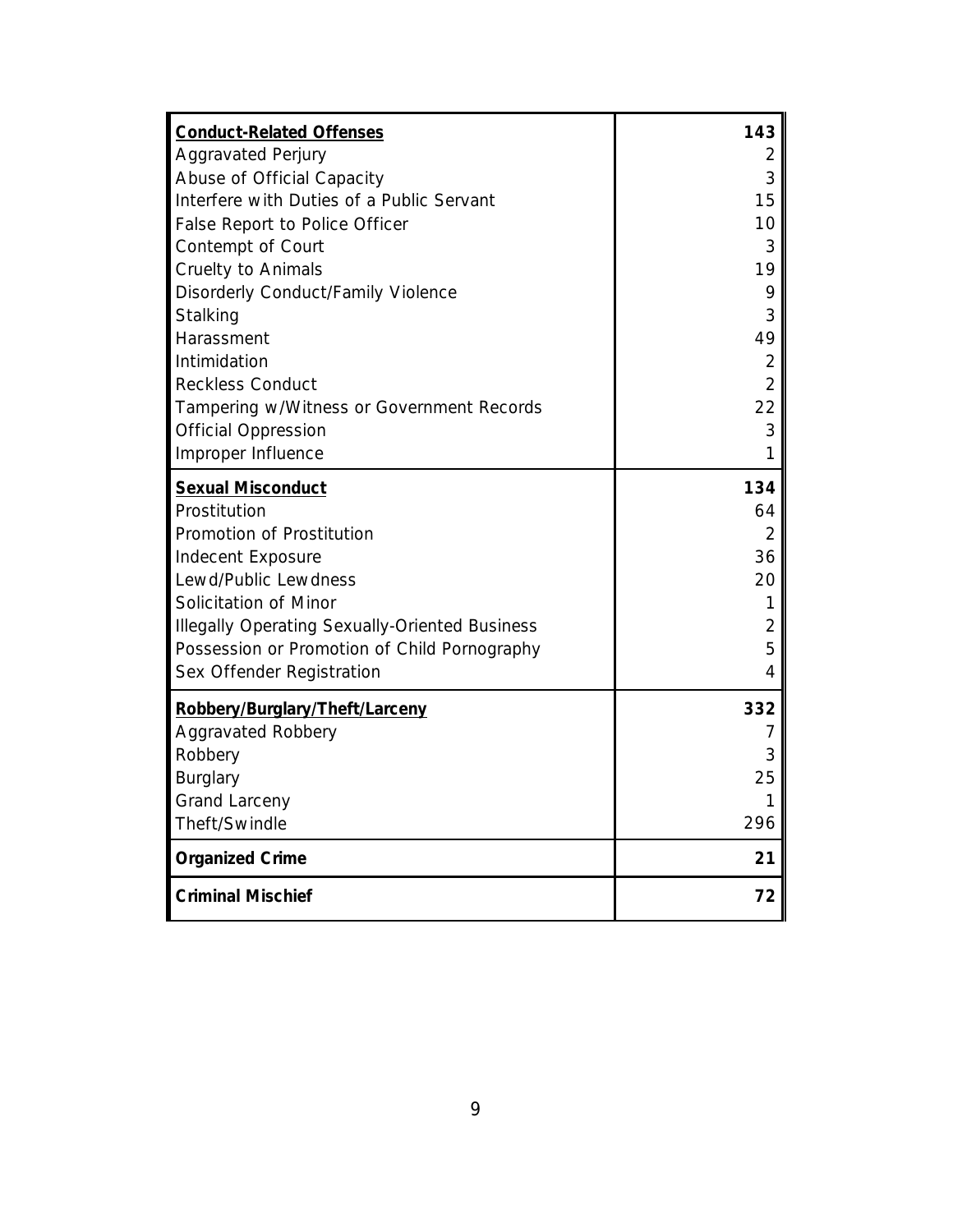| <b>Forgery/Fraud</b><br><b>Credit Card Abuse</b><br>Make/Possess/Display Fictitious Inspection Certificate<br><b>False Tax Returns</b><br>Use/Alter/Transfer Food Stamps<br>Forgery<br>Fraud/Mail Fraud<br>Misappropriate Fiduciary/Trust<br>Money Launder<br>Insufficient Funds/Check<br>Pyramid Schemes                                                                                           | 93<br>4<br>10<br>3<br>16<br>37<br>9<br>3<br>9<br>1 |
|-----------------------------------------------------------------------------------------------------------------------------------------------------------------------------------------------------------------------------------------------------------------------------------------------------------------------------------------------------------------------------------------------------|----------------------------------------------------|
| <b>Violation of Protective Order</b>                                                                                                                                                                                                                                                                                                                                                                | 17                                                 |
| <b>Trespassing/Criminal Trespassing</b>                                                                                                                                                                                                                                                                                                                                                             | 47                                                 |
| <b>Alcohol-Related Offenses</b><br>Boating While Intoxicated<br>Importing Beer w/o License<br>Permit Intoxicated on License Premises<br><b>Public Intoxication</b><br>Selling Alcoholic Beverages to a Minor<br>Selling Alcoholic Beverages in a Dry Area<br>Serving Alcoholic Beverages to Intoxicated or Insane<br>Selling Alcoholic Beverages w/o a License<br>Violation of Alcohol and Beverage | 64<br>10<br>3<br>2<br>33<br>2<br>1<br>3<br>9       |
| <b>Arrest-Related Offenses</b><br><b>Evading Arrest</b><br>Fleeing/Fleeing Police Officer/Escape<br><b>Resisting Arrest</b><br>Hinder Apprehension/Prosecution                                                                                                                                                                                                                                      | 86<br>48<br>7<br>27<br>4                           |
| Other $^{13}$                                                                                                                                                                                                                                                                                                                                                                                       | 133                                                |
| <b>Total Number of Offenses</b>                                                                                                                                                                                                                                                                                                                                                                     | 5,314                                              |

<sup>13</sup> Other includes: alien smuggling; arrest data not received; aids/calls meetings; bribery; civil rights violations; discharge waste; failure to appear/identify fugitive from justice; federal charges; felony failure to file income tax; graffiti; hunting with artificial light; manufacture/distribute decoding device; warrant offenses; possession of gambling device; and, unknown offenses.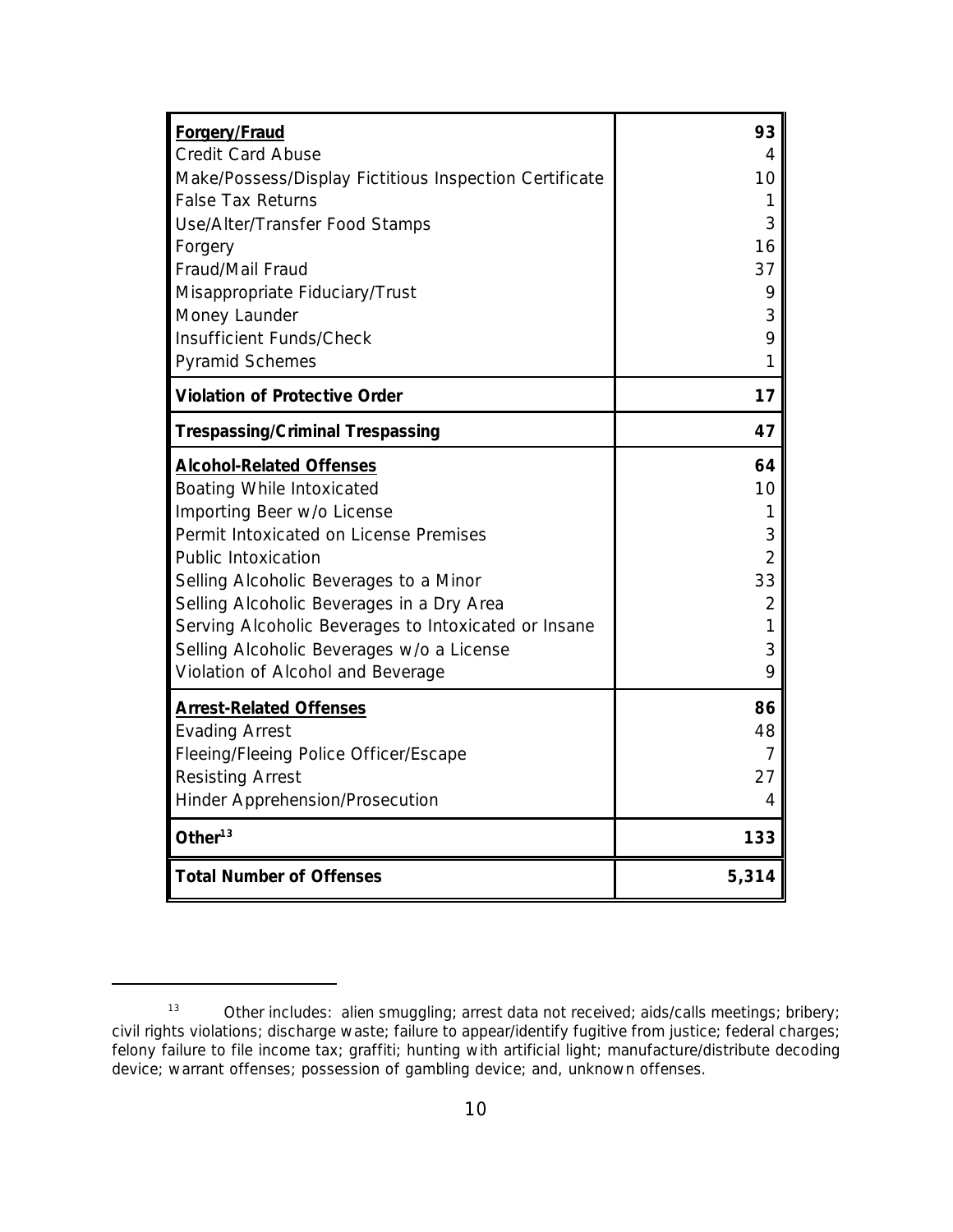## **Section Two: Details of Specific Arrest Incidents Involving Concealed Handgun License Holders**

Using outside resources, such as newspaper accounts, law enforcement reports, and public data on criminal records, the Violence Policy Center was able to obtain additional information on 11 of the 5,314 arrests reported by the DPS—10 for murder or attempted murder and one for aggravated kidnapping.

#### **Murder**

#### *Murder—Kirby, Texas*

o On April 20, 2001, a fight broke out between graveyard shift employees of two food distribution companies. As the fight was ending, concealed handgun license holder Farhad George, 29, realized that his younger brother had been slashed in the face with a knife. The attacker was identified by someone in the crowd as Victor Casanova. George reached for his 40 caliber Glock pistol and began approaching the Chevy Camaro that Casanova and Glen Grantham had just gotten into. Grantham was shot in the chest and died in the driver's seat. Casanova ran for several hundred yards before the pursuing George shot him twice. He died four days later. During the trial, the defense claimed that George was trying to bring Casanova in on a citizen's arrest and that Grantham was killed inadvertently. George was found guilty of murder in February 2002 and sentenced to a 30-year prison term.

#### *Attempted Murder of a Police Officer—Houston, Texas*

o On April 8, 2001, a friend of concealed handgun license holder Alberto Ruiz Fabila, 37, and another man were arguing outside a nightclub at closing time. Houston Police Department Officer D.A. Gamboa was working an extra job at the club and attempted to intervene. Fabila pulled a 45 caliber pistol from his waistband and pointed it at the officer. When Officer Gamboa grabbed the gun, Fabila fired once striking the officer's hand and then fled on foot. Fabila was caught by Officer Gamboa a few blocks away. The officer was then taken to the hospital for the injuries. In February 2002, Fabila was found guilty of aggravated assault on a public servant and sentenced to six years in prison.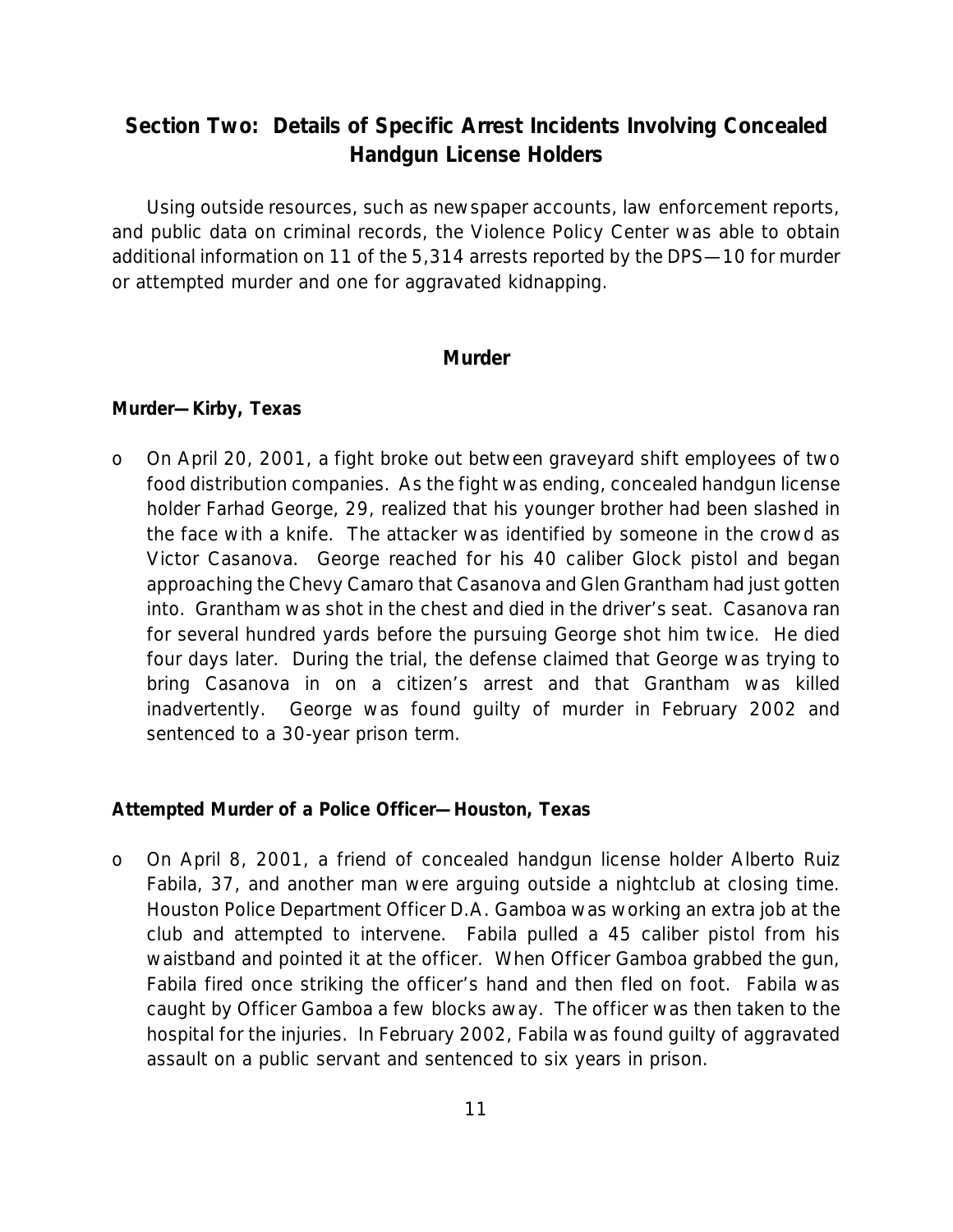#### *Capital Murder—Austin, Texas*

o On October 21, 2000, cab driver and concealed handgun license holder Wayne Franklin Lambert, Jr. was driving home two passengers, Lance Hughes and Kevin MacDonald. During the drive, Lambert pulled over and at some point shot both passengers with his stainless steel Para-Ordance 45 caliber pistol. Hughes, shot three times in the back, died at the scene, while MacDonald died in surgery hours later. According to the *Austin American-Statesman*, Lambert told one passerby at the scene that the two men had tried to rob him, he then told two other passersby that the two men had tried to jump him, and he told a cab driver who later appeared at the scene that the two men had tried to flee his cab without paying the fare. At a press conference six weeks after his arrest, Lambert told reporters that he shot the "rich kids" in self-defense, that they were drunk, possibly drugged, attackers. According to the *Austin American-Statesman*, before he went into surgery, MacDonald stated that although Lambert and Hughes had argued, Hughes didn't try and hit Lambert. MacDonald claimed that Lambert was offended by something they had said, challenged them to a fight, and threatened to call the police to accuse the two passengers of trying to rob him. On April 9, 2001, Lambert died in jail while awaiting trial.

#### *Murder—Del Rio, Texas*

o Concealed handgun license holder Patrick Glenn Bordelon was arrested and charged with the June 29, 1999, attempted murder of 16-year-old Ivan Misael Mendez Sepulveda. Sepulveda claimed that he was rounding up his dogs in the river when he was shot in the back three times, but Bordelon claimed that a Mexican man was standing on the American side of the river, outside his (Bordelon's) chain-link fence and that "he knew his intentions." At the trial Bordelon stated that the youth was clearly trespassing and testified that "I certainly didn't have a sign outside that said, 'Free tacos.'" In December 2001, Bordelon was cleared of the attempted murder charge but the jury found him guilty of two counts of aggravated assault with a deadly weapon, saying that Bordelon shot Sepulveda in the back and the ankle with two blasts of a shotgun, according to the *San Antonio Express-News*. Bordelon was sentenced to three and one-half years in jail.

Additionally, in May 2002, Bordelon pled guilty to shooting and killing a Mexican youth in November 1999. Bordelon was charged with murder for shooting 16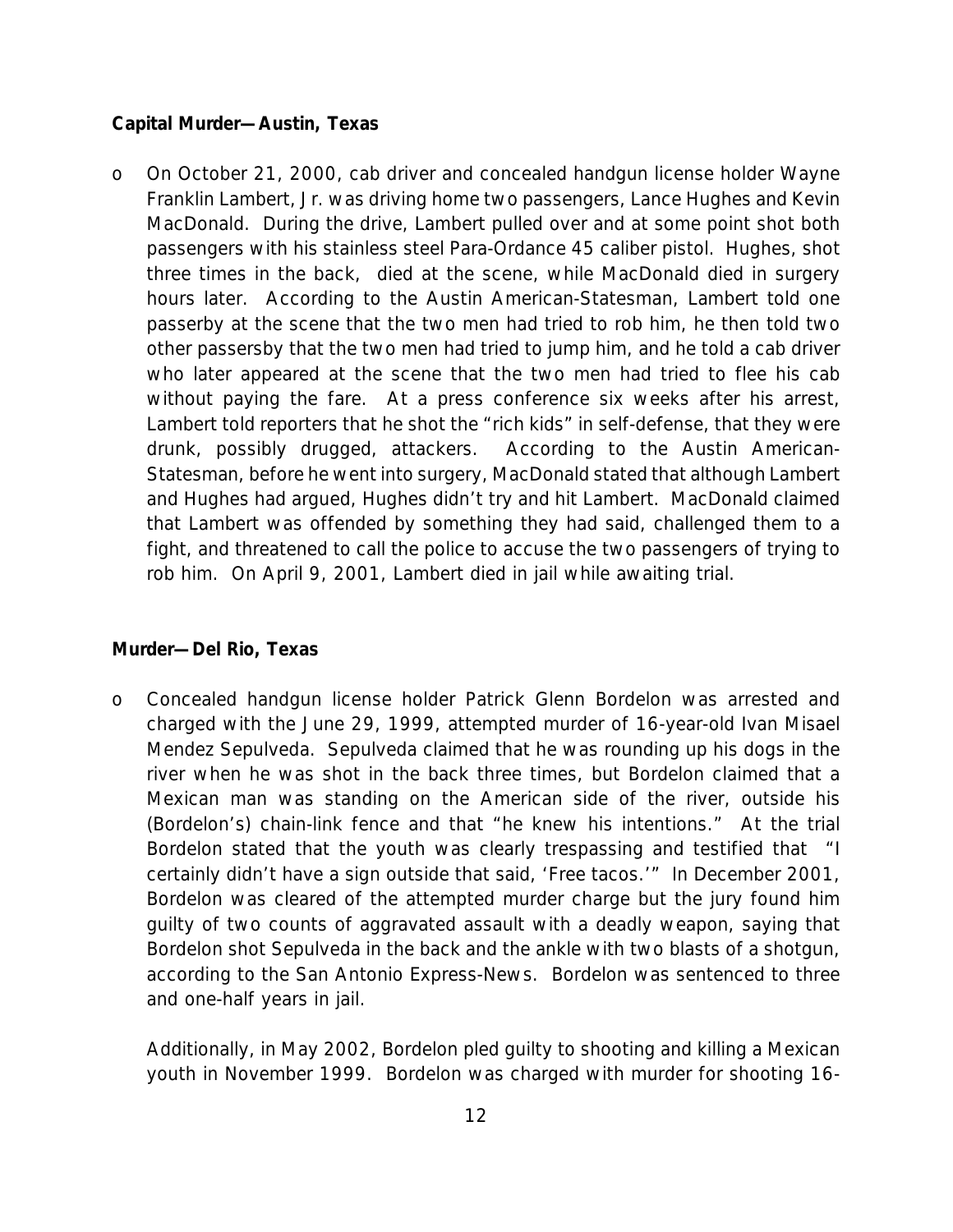year-old Luis Armando Chavez Vaquera. He plead down to manslaughter and was sentenced to seven years in prison. According to Chavez Vaquera's friends, they crossed the Rio Grande to burglarize Bordelon's home. Before they could break in, Bordelon arrived home, got a gun, and began shooting. According to the *San Antonio Express-News,* even after he pled guilty, Bordelon claimed, "I did not shoot anyone, and that's all I've got to say." Under terms of the plea agreement, Bordelon's seven-year manslaughter term will run concurrent with the aggravated assault conviction. He will be eligible for parole in three and a half years.

#### *Murder/Suicide—Houston, Texas*

o On August 23, 1998, concealed handgun license holder Gene Hanson shot and killed his ex-girlfriend's new boyfriend, Tim Twain Gooch, and then himself. According to the *Houston Chronicle*, a neighbor reported that Hanson staked out his ex-girlfriend's home around 11:30 a.m. Another neighbor reported that about five hours later Hanson pulled his car behind his ex-girlfriend and her boyfriend as their car pulled into the driveway. Hanson reportedly got out of his car, said a few words, and then opened fire. He did not shoot his ex-girlfriend, but killed Gooch and then himself. Both Gooch and Hanson died in the woman's driveway. According to the Houston Police Department, Hanson had been harassing his girlfriend the month before the shooting.

#### *Murder—Richardson, Texas*

o On April 1, 1999, concealed handgun license holder Randy Phil Allen II was arrested and charged with the 1988 murder of Alan Wayne Brunken. According to the *Dallas Morning News*, police believe that Allen and Brunken met for the first time the evening of February 28, 1988, at White Rock Lake, and the two men then went to Brunken's home. There, Brunken was shot with a handgun and stabbed several times, allegedly by Allen. The police believe that overtones of the crime suggest it was sexual in nature. Brunken's body was discovered on March 2, 1988, after he failed to show up for work.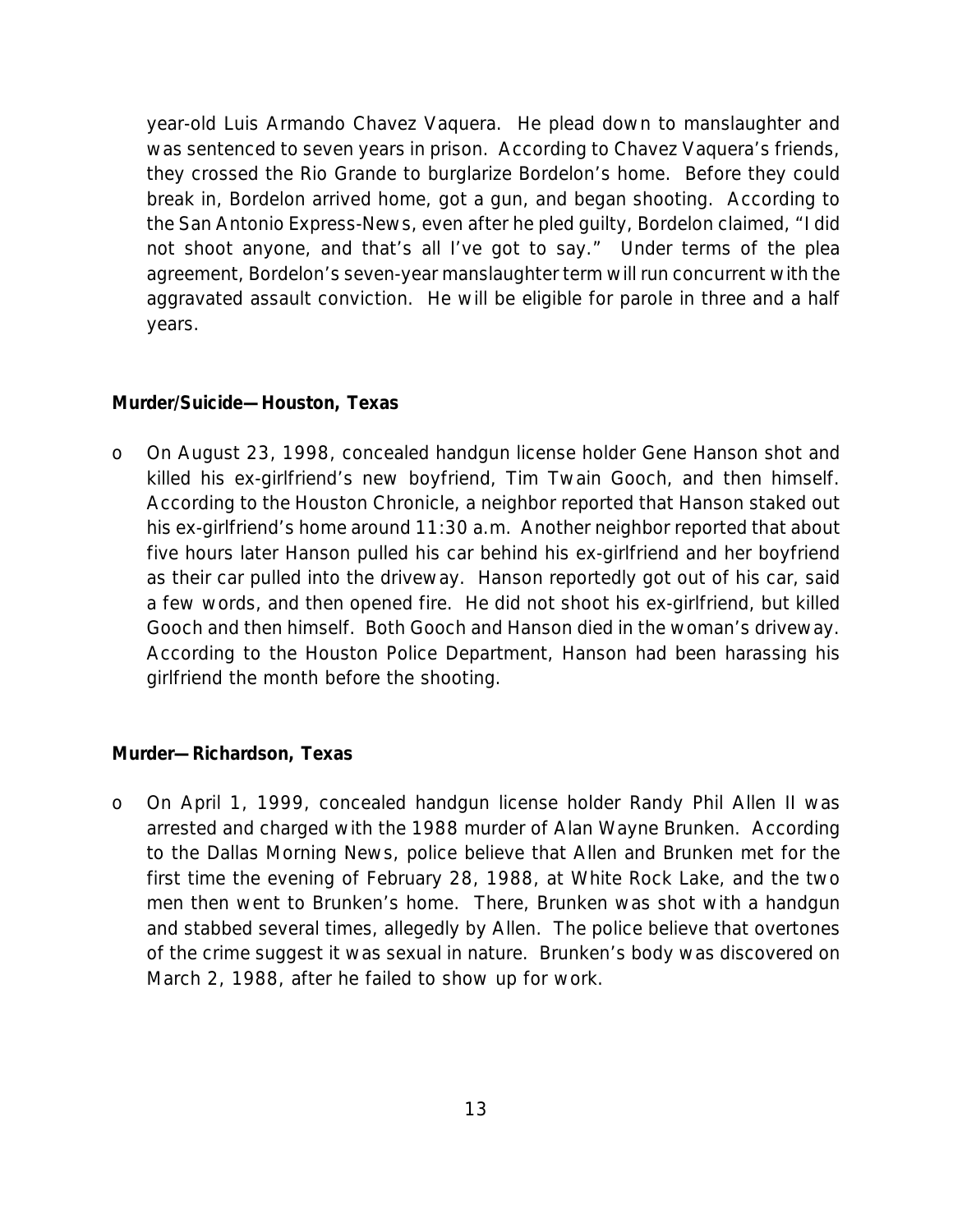#### *Murder—Dallas, Texas*

o On June 5, 1998, concealed handgun license holder Jack Reynolds was charged with murder after he shot and killed his next-door neighbor, Julian Rioz. The Dallas Police reported that Rioz and several other people were at a party at Reynolds' home when a fight broke out over a woman. Police said Reynolds retrieved his handgun from his pocket and as Rioz was walking home shot his pistol in the air. Rioz taunted the man and told him if he was going to shoot him he should come closer and do it. Reynolds crossed the yard and at point-blank range shot his neighbor once in the chest. According to the Dallas Police Department, Reynolds had spent his pension check on beer and drugs for the party, and was drunk at the time of the shooting. Witnesses related that Reynolds was known for shooting his weapon into the air for no reason. At the time of the trial, Reynolds told the jury that he was too drunk and drugged to remember what happened. Reynolds was convicted of murder in January 1999 and sentenced to 10 years probation.

#### *Attempted Murder—Midlothian, Texas*

o On July 9, 1997, the Midlothian Police Department arrested concealed handgun license holder Stephen Ray Harrelson for attempted murder. According to an article in *Midlothian Today*, Harrelson allegedly entered his estranged wife's home and forced her into a back room. There, he allegedly stuck a pistol to her head. The woman alerted her children in front of the home and they were able to summon the police by calling 911. A struggle broke out and the woman was able to get Harrelson to leave. A police pursuit of Harrelson—who still had his gun—ensued. According to police, when Harrelson was located he threatened to kill himself. He eventually laid down his handgun and surrendered. Harrelson was sentenced to 10 years probation.

#### *Murder—Pinehurst, Texas*

o On May 19, 1997, concealed handgun license holder Daniel Meehan of Pinehurst, Texas, was arrested for the shooting death of Selma Pieruccini, who had been living with him. According to reports in the *Orange Leader*, Pieruccini was found dead in her home from a 9mm gunshot wound. According to the *Beaumont Enterprise,* Meehan originally reported the shooting as a suicide, but autopsy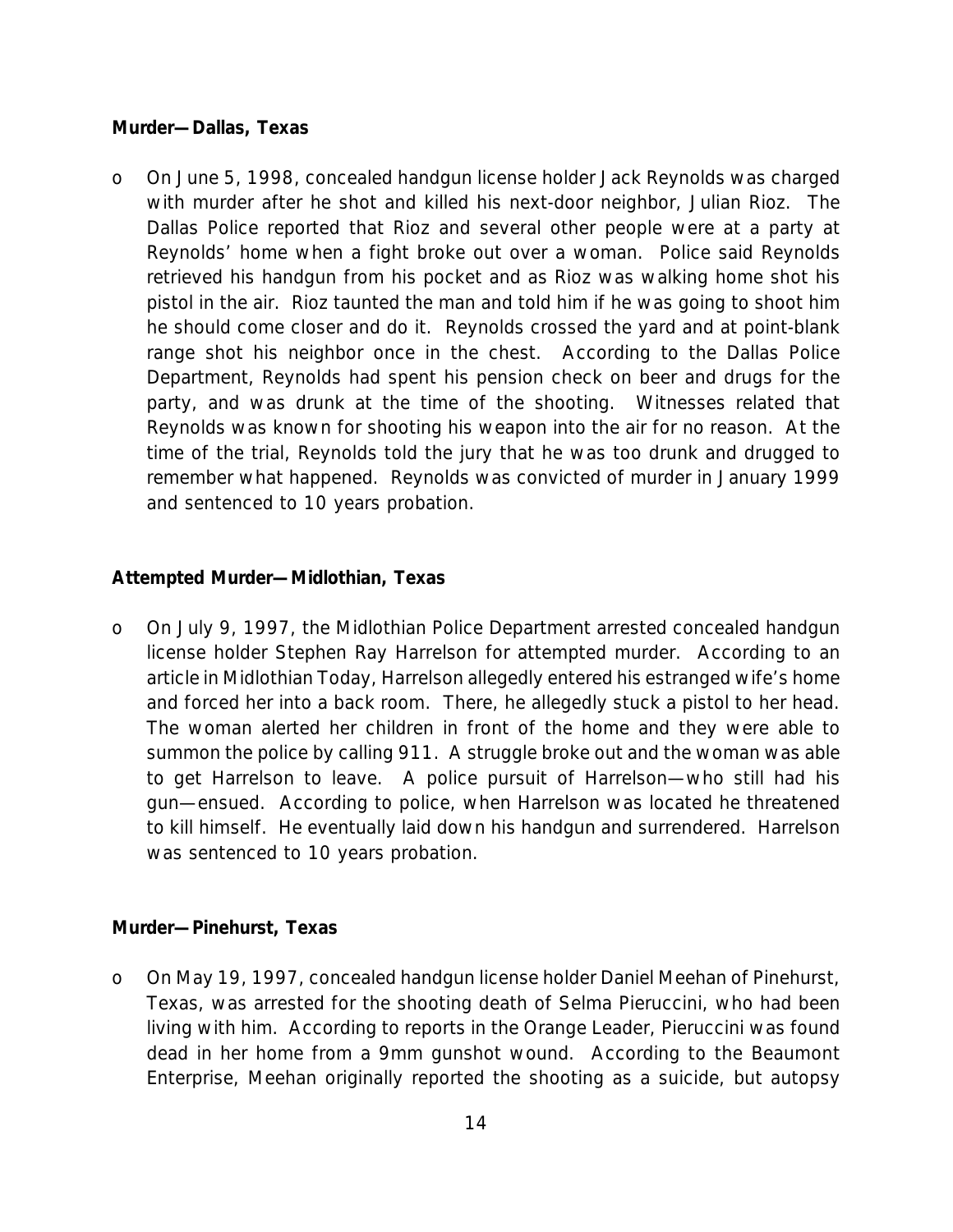reports showed Pieruccini had been shot in the back from a range of less than two feet. Meehan had reportedly consumed approximately 16 beers the night of the murder. Meehan was convicted of murder in February 1998 and was sentenced to 99 years in prison.

#### *Attempted Capital Murder—Houston, Texas*

o On May 15, 1996, concealed handgun license holder Francisco Santos-Rojo was arrested for attempted capital murder in connection with the robbery-slaying of diamond broker Janos Szuc in Szuc's southwest Houston office on January 24, 1996. Houston police report that Santos-Rojo allegedly paid off a cleaning woman for security access into Szuc's office building and waited outside in a getaway car during the incident. According to the *Houston Chronicle*, brothers Alberto and Reinaldo Dennes allegedly shot and wounded a security guard in Szuc's building with a 9mm pistol fitted with a silencer, shot and killed Szuc, and then stole \$3.6 million in diamonds from Szuc's office safe before driving off with Santos-Rojo. The Dennes brothers were arrested and charged with capital murder in late February 1996, and Santos-Rojo was arrested in May. According to the Texas DPS, Santos-Rojo was indicted for capital murder, his charge was subsequently reduced, he was convicted of robbery, and sentenced to 10 years in prison.

#### **Kidnapping**

#### *Aggravated Kidnapping—Seguin, Texas*

o On April 28, 1997, concealed handgun license holder Diane James was arrested by Seguin, Texas, police in the aggravated kidnapping of a young woman. According to the *San Antonio Express-News*, Diane James and her husband, David, abducted a San Antonio woman in her 30s off the street as she walked home. According to police reports, the woman was assaulted with a stun gun, pulled into the James' van, and then taken to their home, where she was kept naked and in chains. The woman reportedly told police that David James told her she was going to be "trained" as a sex slave. The woman escaped the next morning and ran to a neighbor's home. David James—armed with a Colt AR-15 assault rifle—followed the woman to the neighbor's home. When the police arrived at the scene a shootout ensued in which David James was killed. Diane James was convicted of aggravated kidnapping on November 21, 1997, and was sentenced to 15 years in the Texas Department of Criminal Justice Penitentiary.